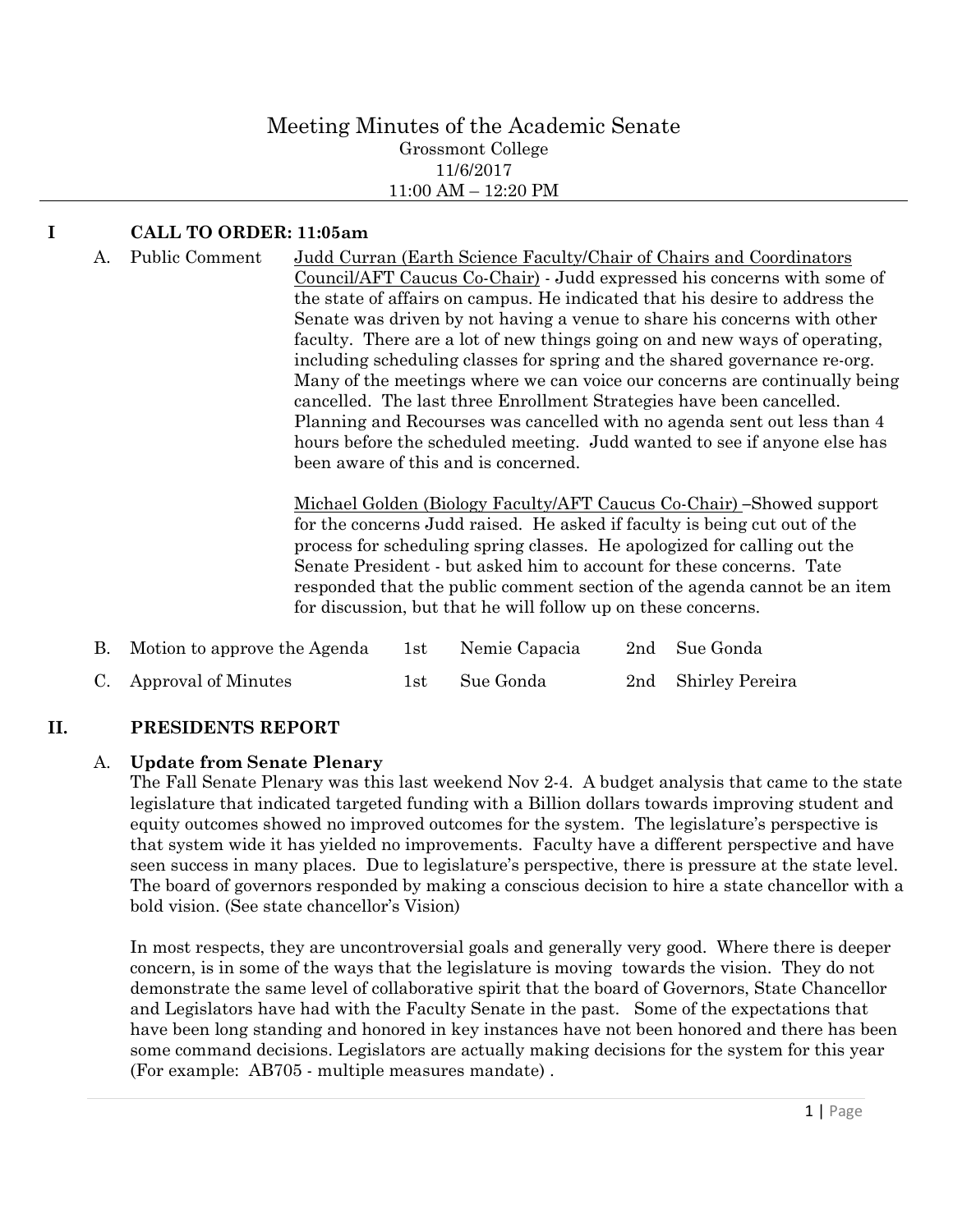It is not that the ASCCC thinks that multiple measure is a bad idea, but more that there are 114 different colleges serving different populations and that Legislators mandating all the colleges do the same multiple measures - and this infringes on the capacity of informed faculty to make thoughtful decisions about local dynamics - which can vary.

The legislators see that they have spent a billion dollars and have not seen any results with a history of colleges making their own decisions, they feel they need to take a stronger stance with regard to system-wide policy. Even though this was not formally stated, this is what seems to be the outlook.

**The Vision for Success** is a set of broad goals that the chancellor has laid out, and they read as follows:

- Increase number of students who acquire associates degrees, credentials, certificates, or specific skills that prepare them for an in-demand job.
- Increase students transferring annually to a UC or CSU.
- Decrease the average number of units accumulated by students earning AA's
- Increase the percent of exiting CTE students who report being employed in their field of study
- Reduce equity gaps across all of the above measures.
- Reduce regional achievement gaps across all the above measures

These goals are not really the problem. The ASCCC does want to move forward with these goals, but we also want to vigilante in pushing back on unacceptable compromises. The ASCCC will not forfeit its voice in what doesn't work for every college.

One of the key features in the Chancellor's Vision for Success is the implementation of Guided Pathways.

Our Guided Pathways program funding relies on faculty and staff attending IEPI workshops. There is a current plan for the (roughly) 16 people who have attended to get together and debrief from the workshops.

#### **115th College**

Governor Brown asked that a group be put together to create 3-5 proposals for a college that is completely online. This is more than the OEI exchange. This is different. The group did not go through the normal process of constituent-based consultation. They did not reach out to the CIO's or Academic Affairs and have them appoint their members to that committee. They handpicked constituents to put together the proposals. They also included "online thought leaders" such as the VP of Western Governor's University. The Academic Senate did demand that they have their own representatives be on this committee and they could be there for the meeting. They laid out all the problems in the system, and decided they would need to do something completely different and that meant getting rid of many of the regulations that California Community Colleges are required to follow. This is completely different to our system, without the same regulations. There were three proposed ways of making it work.

- 1. House the College at an existing CC campus.
- 2. Use something like the OEI exchange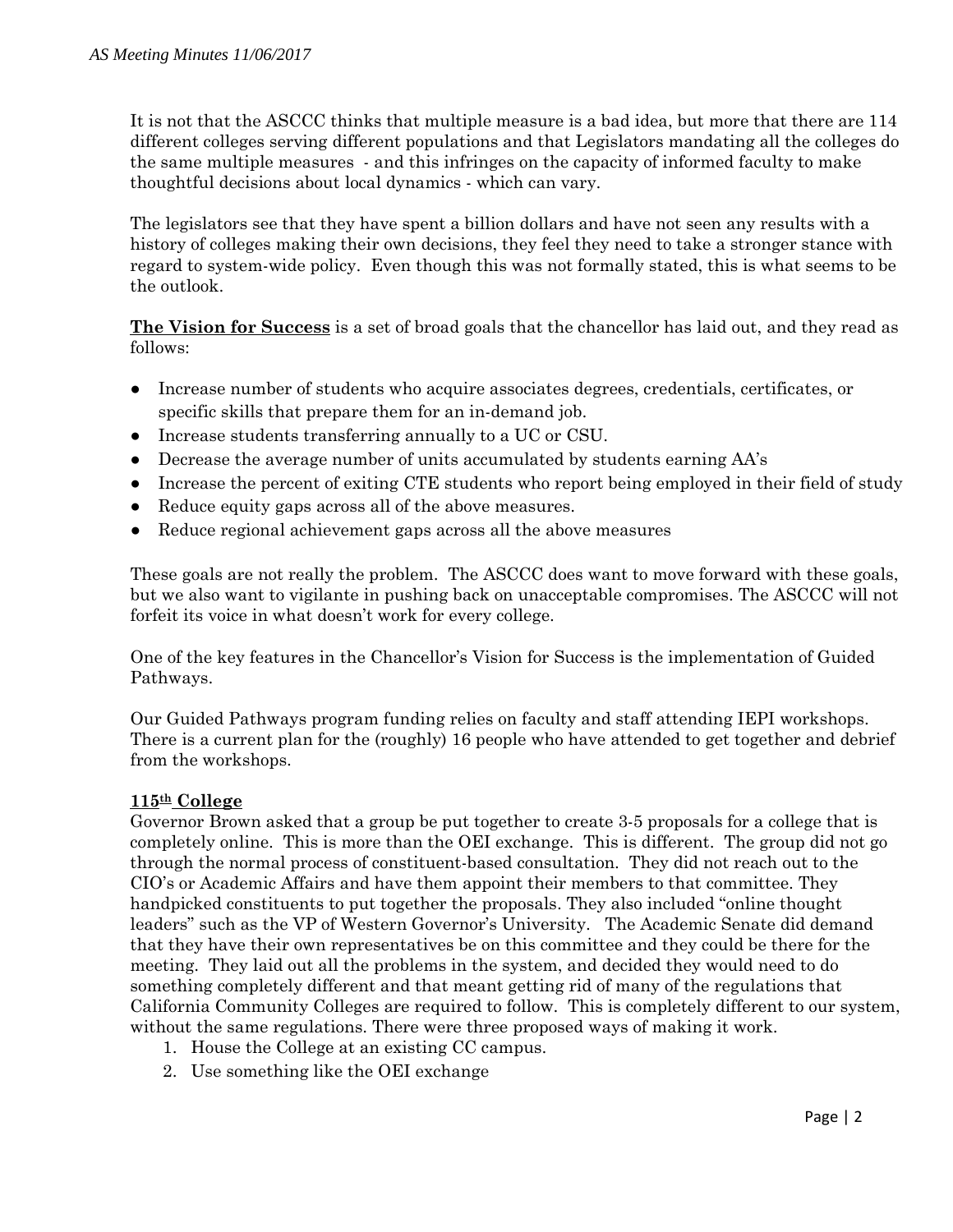3. Start a whole new college without the regulations.

The second meeting they (the thought leaders) laid out the pros and cons of each of these ideas (without having consulted with the group, and they had the most pros for the  $3<sup>rd</sup>$  idea. This was despite a lot of debate. The ASCCC representatives are hoping to convince the budget analyst (who is part of the task force) that this option is not a good idea, The ASCCC has drafted 3 resolutions in relation to this and Tate is proposing that Grossmont offer up a resolution in support of the state's work on this front. Senate Officers will be drafting a resolution to be brought back to Senate on November 20, 2017.

A question was asked whether they have even looked at Title 5 and how this would violate many of the laws of Title 5. The president of ASCCC is going to the Board of Governors this month to speak directly on the matter of failure of the consultation processes.

There is a general sense among faculty that legislators should not be making these decisions.

Question was raised of what is driving this idea? It would seem that legislators feel that it would serve the 2.5 million Latina/Latino population, however data shows that this population has a low success rate in the online environment. That was also expressed by the ASCCC but task force leaders did not appear to be listening.

#### B. **New District Task Forces (Hiring and Professional Development)**

The chancellor informed us they are creating two new taskforces for hiring and professional development across the district. This task force will be looking at improving hiring processes and on the efficient division of professional development between the colleges and the district. This a step forward knowing they acknowledge there are some issues and that they would like to improve them. This taskforce has not been finalized yet, but both Grossmont and Cuyamaca Senate Presidents were consulted. A final list and invitations will be sent in the next few weeks.

C. **Integrated Planning Update**- the item was skipped but will be brought up at a future meeting.

## D. **Compressed Calendar Update-**

What we found out from the state chancellor's office is the requirement for submission of our compressed calendar to the state is less intensive than we originally thought. This means we will be working on this in the next months and still have plenty of time to meet the deadline in August. While Grossmont is very close to being able to vote on this, Cuyamaca needs more time to discuss this collegewide and because this is districtwide, we need to have both colleges conduct a vote. One point of contention from Cuyamaca is that they would like to have the whole week off at Thanksgiving, whereas Grossmont still wants two days off. We will most likely have a conversation at the Joint Academic Senate in January.

- III. ACTION ITEMS
	- A. None
- VI. COMMITTEES
	- A. None
- V. INFORMATIONAL ITEMS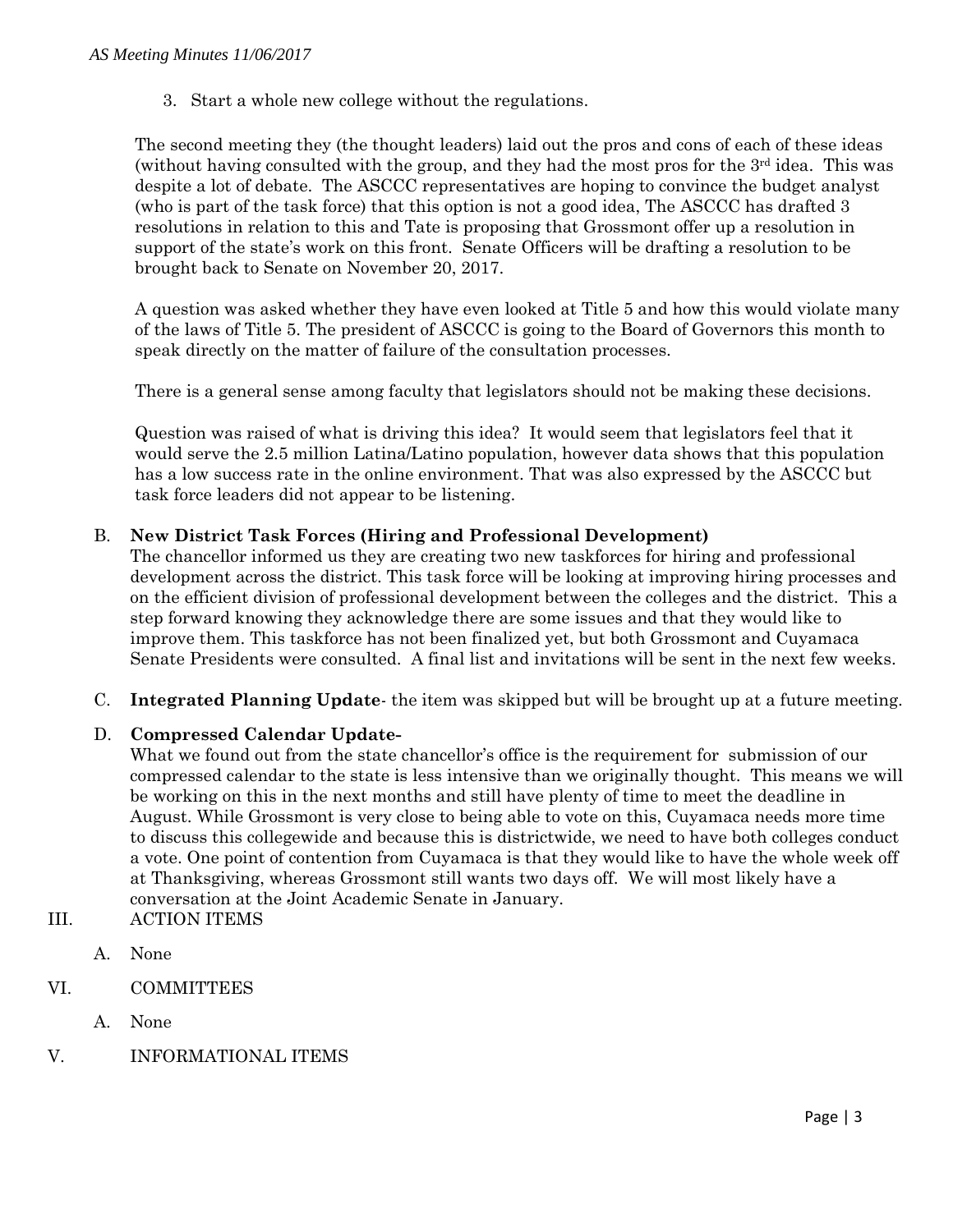## A. Mobil Apprenticeship Lab – Javier Ayala

Just a side note "Tech Talk" – Thursday 5:30pm for the CIS Department

Javier has received a grant of \$420,000 over two years for a pre-apprenticeship lab. They will be purchasing a truck and 27 ft trailer that will carry modules provided by Iron Workers, Career readiness information, wireless, laptops and IPADS and many other great things. It can be showcased in the Quad, at high schools and other student events. Iron workers will be working alongside us and providing us with some of the things in the Lab.

B. IEPI Visit

We had our IEPI Visit in October. A written reflection was sent to the president's office, that recorded what they heard from Grossmont on the day of their visit. This document is not how IEPI sees us but more how we explained ourselves. It is a full range of impression they have captured that day. Some of what they captured in this document represents widely expressed sentiments, while other items were only articulated by a single participant. All of the comments do represent a perspective that is clearly felt (by at least one person) and was expressed openly during the visit. See Attachment.

Our IEPI team is planning to come back on December 6th to share insights and begin to work with us on planning for next steps.

C.

Meeting Adjourned 12:19 pm Next Meeting November 20, 2017 11:00 AM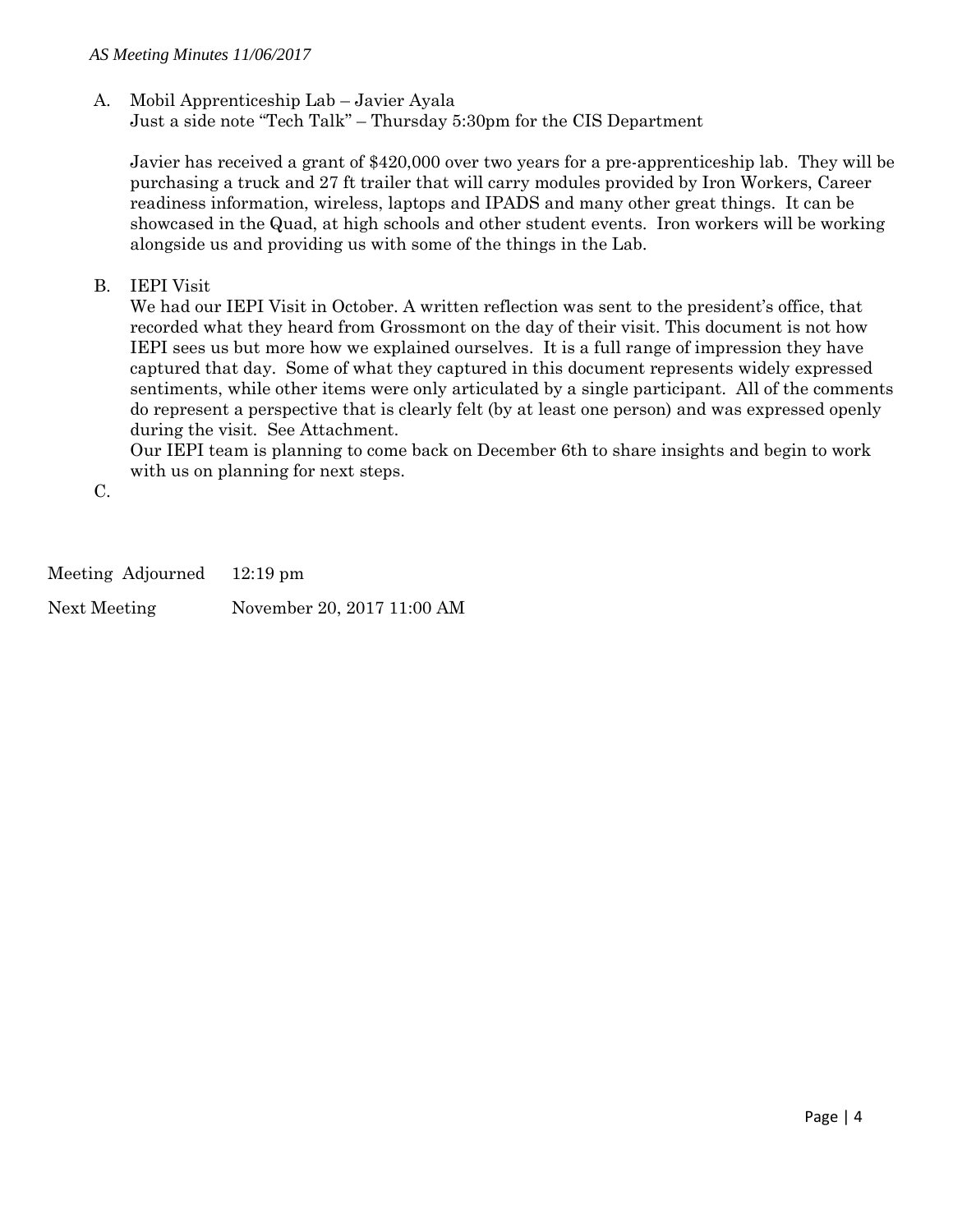# **ATTENDEES**

| <b>SENATE OFFICERS</b>                        |             | DIVISIONAL SENATORS     |                | DIVISIONAL SENATORS            |                |
|-----------------------------------------------|-------------|-------------------------|----------------|--------------------------------|----------------|
| TATE HURVITZ                                  | X           | DIANA VANCE             | $\mathbf X$    | SCHORSCH KAFFENBERGER          |                |
| <b>STEVE DAVIS</b>                            |             | <b>JESSICA WOODS</b>    |                | PRICILLA RODGERS               |                |
| <b>BETH KELLEY</b>                            |             | <b>MARTIN LARTER</b>    | $\mathbf X$    | <b>JESSICA OWENS</b>           |                |
| PEARL LOPEZ                                   |             | <b>ANGIE GISH</b>       | $\overline{X}$ | <b>JULIE MIDDLEMAS</b>         |                |
| <b>LIZ BARROW</b>                             |             | ROBIN SEPULVEDA         | $\overline{X}$ | FELICIA KALKER                 | $\mathbf X$    |
| RICHARD UNIS                                  |             | <b>JOEL CASTELLAW</b>   | $\overline{X}$ | NEMIE CAPACIA                  | $\overline{X}$ |
| DIVISIONAL SENATORS                           |             | DENISE SCHULMEYER       | $\mathbf X$    | RAYMOND FUNK                   |                |
| PT: KEN ARD                                   |             | ROXANNE TUSCANY         | $\overline{X}$ | <b>SUSAN WORKING</b>           |                |
| PT: TERRY REILLY                              | X           | <b>JANET GELB</b>       |                | <b>MIKE LINES</b>              |                |
| PT: TIFFANY GLENN-HALL                        |             | <b>CLIFTON QUINN</b>    | $\mathbf X$    | <b>EVAN WIRIG</b>              |                |
| PT:                                           |             | <b>STEPHANIE DECKER</b> | $\overline{X}$ | <b>JEANETTE CALO</b>           |                |
| <b>TINA YOUNG</b>                             |             | DAVE DILLON             |                | DEREK CANNON                   |                |
| MICHAEL STEWART                               |             | <b>SARAH MOORE</b>      |                | <b>LISA MALOY</b>              |                |
| <b>SHARON LeSURE</b>                          |             | M. DENISE ACEVES        |                | CHRISTI VICINO                 |                |
| <b>JAMIE SHATWELL</b>                         |             | <b>JAMES CANADY</b>     |                | <b>AMANDA ROBBINS</b>          | X              |
| <b>JENNIFER CARMEAN</b>                       |             | <b>SUE GONDA</b>        | X              | ZOE CLOSE                      | X              |
| PATRICE BRASWELL                              |             | <b>JAMES FORAN</b>      |                | <b>JOHN SCHOLTE</b>            |                |
| BRIAN CARTER                                  |             | KATHY MEYER             |                | <b>SCOTT MCGANN</b>            | X              |
| BRODNEY FITZGERALD                            | $\mathbf X$ | <b>MARK GOODMAN</b>     | $\mathbf X$    | <b>JOE BRAUNWARTH</b>          |                |
| PHILIP BLANCO                                 | X           | <b>JUDD CURRAN</b>      | X              | PEGGY WELLS                    | $\mathbf X$    |
| ISRAEL CARDONA-GERENA                         |             | <b>ORALEE HOLDER</b>    |                | <b>CAREY FLORES</b>            | X              |
| <b>GREGG ROBINSON</b>                         |             | <b>JOAN AHRENS</b>      |                | <b>BETH DUGGAN</b>             |                |
| <b>LARA BRAFF</b>                             | X           | <b>SARAH MARTIN</b>     | X              | <b>BRIAN RICKEL</b>            | $\mathbf X$    |
| <b>MARIA PAK</b>                              | X           | <b>HELEN LIESBERG</b>   | $\overline{X}$ | <b>MARION DeKONING</b>         | X              |
| <b>JANETTE DIAZ</b>                           |             | BARBARA LOVELESS        |                | PAUL TOUREUET                  |                |
| <b>SHINA ALAGIA</b>                           |             | <b>JIM SYMINGTON</b>    |                | PAUL VINCENT                   |                |
| CRAIG MILGRIM                                 |             | RANDY ABSHIER           |                | <b>CLAIR LIU</b>               |                |
| MICHELE PERCHEZ                               |             | CHERYL KERNS-CAMPBELL   |                | VIRGINIA YOUNG                 |                |
| <b>BRIAN KELIHER</b>                          |             | <b>ANGELA FERES</b>     |                | Jacqui Valdivia                | $\mathbf X$    |
| <b>BARB GILLESPIE</b><br><b>BONNIE HARRIS</b> |             |                         |                |                                |                |
| <b>LINDA SNIDER</b>                           |             |                         |                |                                |                |
| <b>GUESTS</b>                                 |             |                         |                |                                |                |
| Javier Ayala                                  |             |                         | 91             | Senate Representatives         |                |
|                                               |             |                         | 47             | Senate Representatives Present | X              |
|                                               |             |                         | 46             | Needed for Quorum              |                |
|                                               |             |                         |                | Senate Representatives Absent  |                |